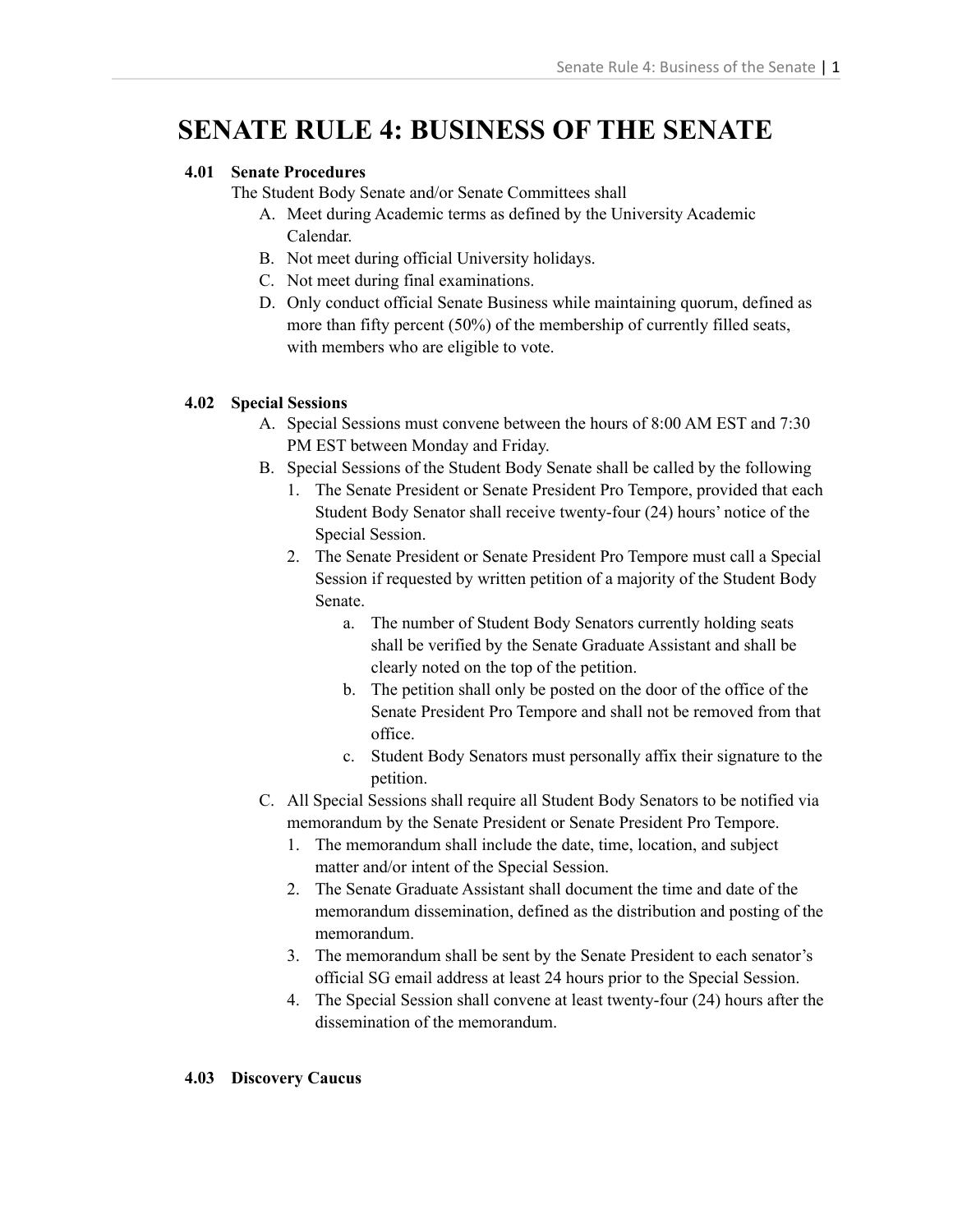- A. A Discovery Caucus will be used to take the collective Student Body Senate informal with a summary provided upon reconvention.
- B. The Student Body Senate may move to a "discovery caucus", by a majority vote, at any time during a Senate Meeting.
- C. The Senate President and Sergeant-at-Arms shall preserve order.

#### **4.04 The Agenda**

- A. The agenda shall govern the daily order of the Student Body Senate and shall be as follows.
	- 1. Call to Order
	- 2. Pledge of Allegiance
	- 3. National Anthem
	- 4. Roll Call & Verification of Quorum
	- 5. Approval of the Minutes and Agenda
	- 6. Open Forum [Non-Student Body Senators may address the Student Body Senate on any pertinent issues affecting the Student Body]
	- 7. Announcements from the Student Body President
	- 8. Announcements from the Student Body Vice President
	- 9. Comptroller's Report
	- 10. Cabinet Forum
	- 11. Announcements from the Chief Justice
	- 12. Announcements from the Supervisor of Elections
	- 13. Announcements from the A&SF Chair
	- 14. Announcements from the Scholarship Committee Chair
	- 15. Announcements from the Senate President
	- 16. Internal Legislative Assistant Report [Five (5) minute time limit]
	- 17. External Legislative Assistant Report [Five (5) minute time limit]
	- 18. Senate President Pro Tempore Report [Five (5) minute time limit]
	- 19. Deputy Pro Tempore of Legislative Affairs Report [Five (5) minute time limit]
	- 20. Deputy Pro Tempore of Senate Relations Report [Five (5) minute time limit]
	- 21. Old Business
	- 22. Student Government Caucus Reports [Five (5) minute time limit per Caucus]
		- a. Asian/Pacific Islander American Caucus
		- b. Black Caucus
		- c. Disability Caucus
		- d. Hispanic/Latinx Caucus
		- e. LGBTQ+ Caucus
		- f. Womxn Caucus
	- 23. Fiscal Committee Caucus Time [Approximated and announced by the Committee Chair and enforced by the Chair/Senate President]
	- 24. Fiscal Committee Reports [Five (5) minute time limit per Committee]
		- a. Conference Registration and Travel (CRT) Committee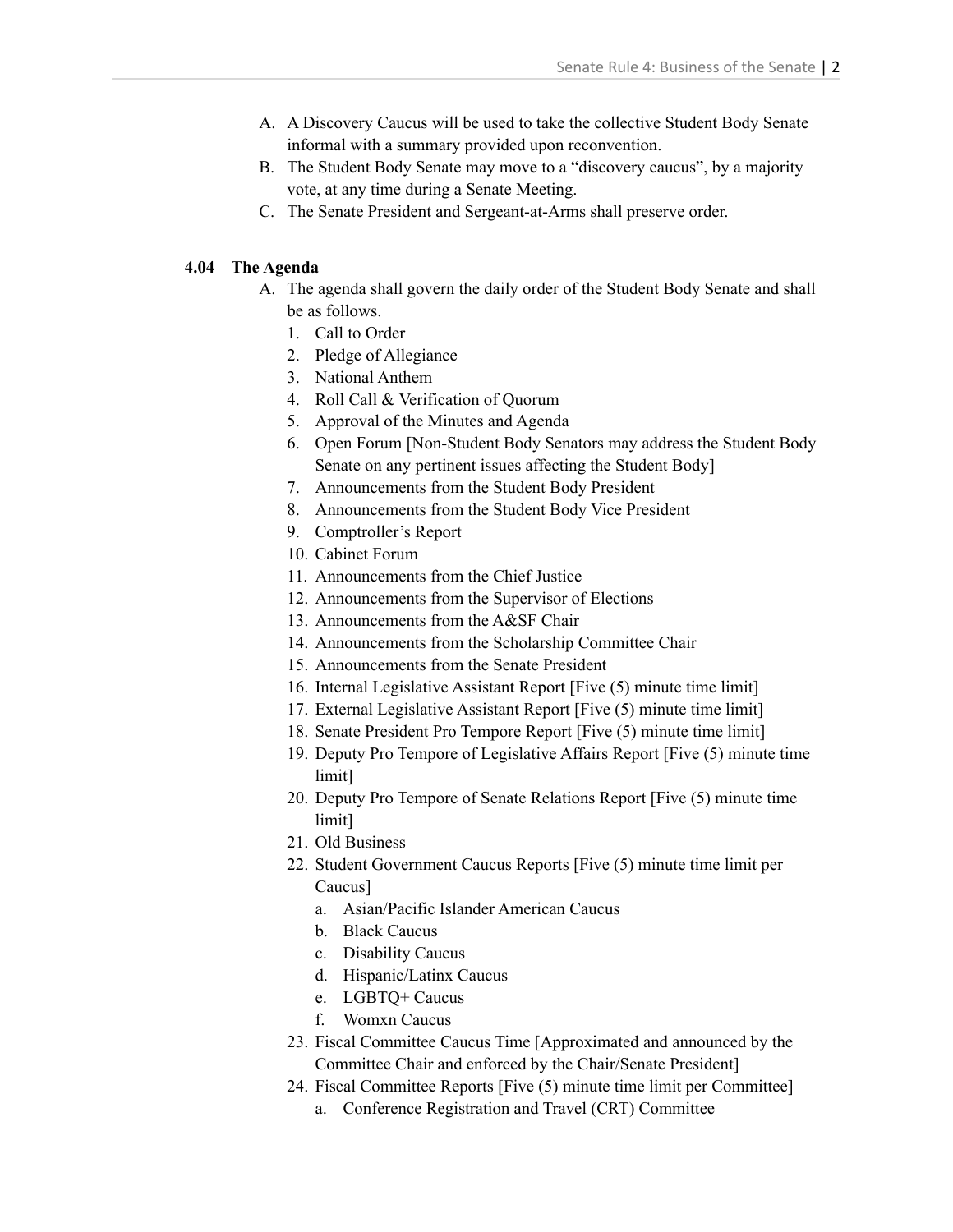- b. Financial Allocations for Organizations (FAO) Committee
- c. Operations Review and Sanctions (ORS) Committee
- d. Fiscal Ad Hoc Committees
- 25. Fiscal Legislation
	- a. Notice of Fiscal Legislation on First Reading
		- i. Bills
		- ii. Resolutions
		- iii. Special Acts
	- b. Notice of Fiscal Legislation on Third Reading
		- i. Bills
		- ii. Resolutions
		- iii. Special Acts
	- c. Notice of Fiscal Legislation on Second Reading
		- i. Bills
		- ii. Resolutions
		- iii. Special Acts
- 26. Internal Committee Caucus Time [Approximated and announced by the Committee Chair and enforced by the Chair/Senate President]
- 27. Internal Committee Reports [Five (5) minute time limit per Committee]
	- a. Elections and Appointments (E&A) Committee
	- b. Government Affairs and Policy (GAP) Committee
	- c. Legislative, Judicial, and Rules (LJR) Committee
	- d. Student Body Advocacy (SBA) Committee
	- e. Internal Ad Hoc Committees
- 28. Confirmations
- 29. Internal Legislation
	- a. Notice of Internal Legislation on First Reading
		- i. Constitutional Amendments
		- ii. Bills
		- iii. Resolutions
		- iv. Special Acts
	- b. Notice of Internal Legislation on Third Reading
		- i. Constitutional Amendments
		- ii. Bills
		- iii. Resolutions
		- iv. Special Acts
	- c. Notice of Internal Legislation on Second Reading
		- i. Constitutional Amendments
		- ii. Bills
		- iii. Resolutions
		- v. Special Acts
- 30. Senate Forum [Student Body Senators may address the Student Body Senate with any pertinent information they feel the Student Body Senate should know. Discussions of pending legislation shall not be in order at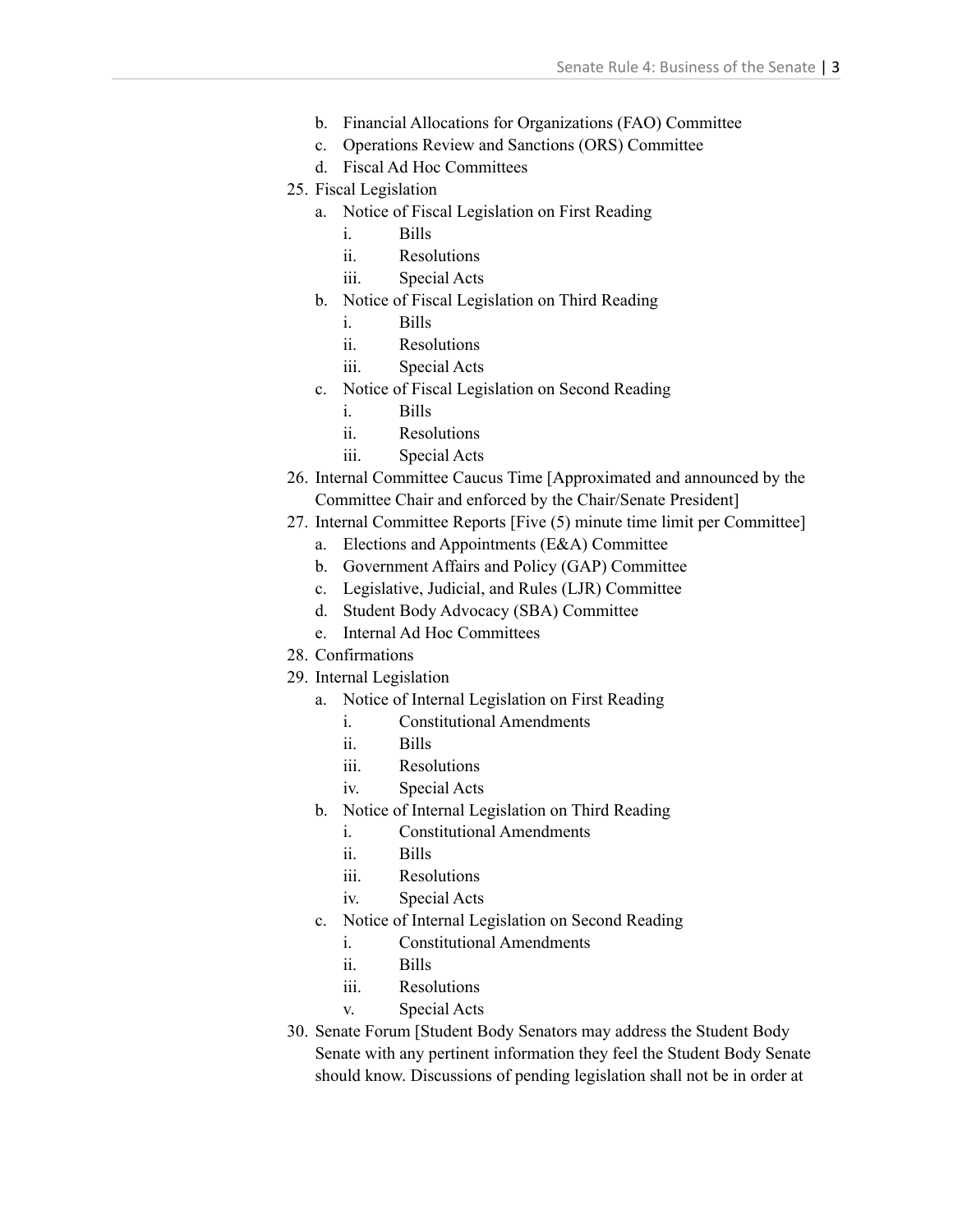this time. Twenty (20) minute time limit, three (3) minute maximum per speaker.]

- 31. Senate Deliberations [Student Body Senators may bring forth a subject for open discussion and deliberation before the Student Body Senate for a period of up to twenty (20) minutes; there shall be only one Deliberation Session per Senate Meeting.]
- 32. Advisors' Report
- 33. Miscellaneous Business
- 34. Final Roll Call
- 35. Adjournment
- B. The Agenda shall govern the order of consideration of measures and shall be as follows:
	- 1. Measures shall be categorized and considered in the following sequence
		- a. Fiscal Legislation, defined as legislation pertaining to the allocation of Activity and Service Fee Funds.
		- b. Internal Legislation, defined as all legislations not considered Fiscal Legislation.
	- 2. Measures shall be further sorted into the following subcategories and considered in the following sequence:
		- a. Legislation on First Reading, defined as measures to be newly introduced and be remanded by the Chair to a committee.
		- b. Legislation on Third Reading, defined as measures ready for final vote.
		- c. Legislation on Second Reading, defined as measures which have been passed either favorably or unfavorably by a Committee and ready for debate on the Senate Floor.
	- 3. Measures shall be considered in numerical order.
- C. A recess of ten (10) minutes may be observed two (2) hours after the Call of Order of Senate Meetings at the conclusion of any pending item, or at the discretion of the Chair.
- D. Agenda Deadline and Publication:
	- 1. New measures to be included on the Agenda for Senate Meetings shall be filed with the Senate President Pro Tempore and Senate Graduate Assistant before midnight of the Senate Meeting, or twenty-four (24) hours before a Special Session.
	- 2. Measures to be included on the Agenda for Senate Meetings which have been previously committed by the Chair shall be reported as having passed favorably or unfavorably by the committee no later than one (1) hour before the Senate Meetings convenes.

### **4.05 The Minutes**

- A. The Senate Graduate Assistant shall record the official proceedings of the Senate Meetings weekly.
- B. The Senate Minutes of the previous Senate Meeting shall be published prior to the beginning of the following Senate Meeting.